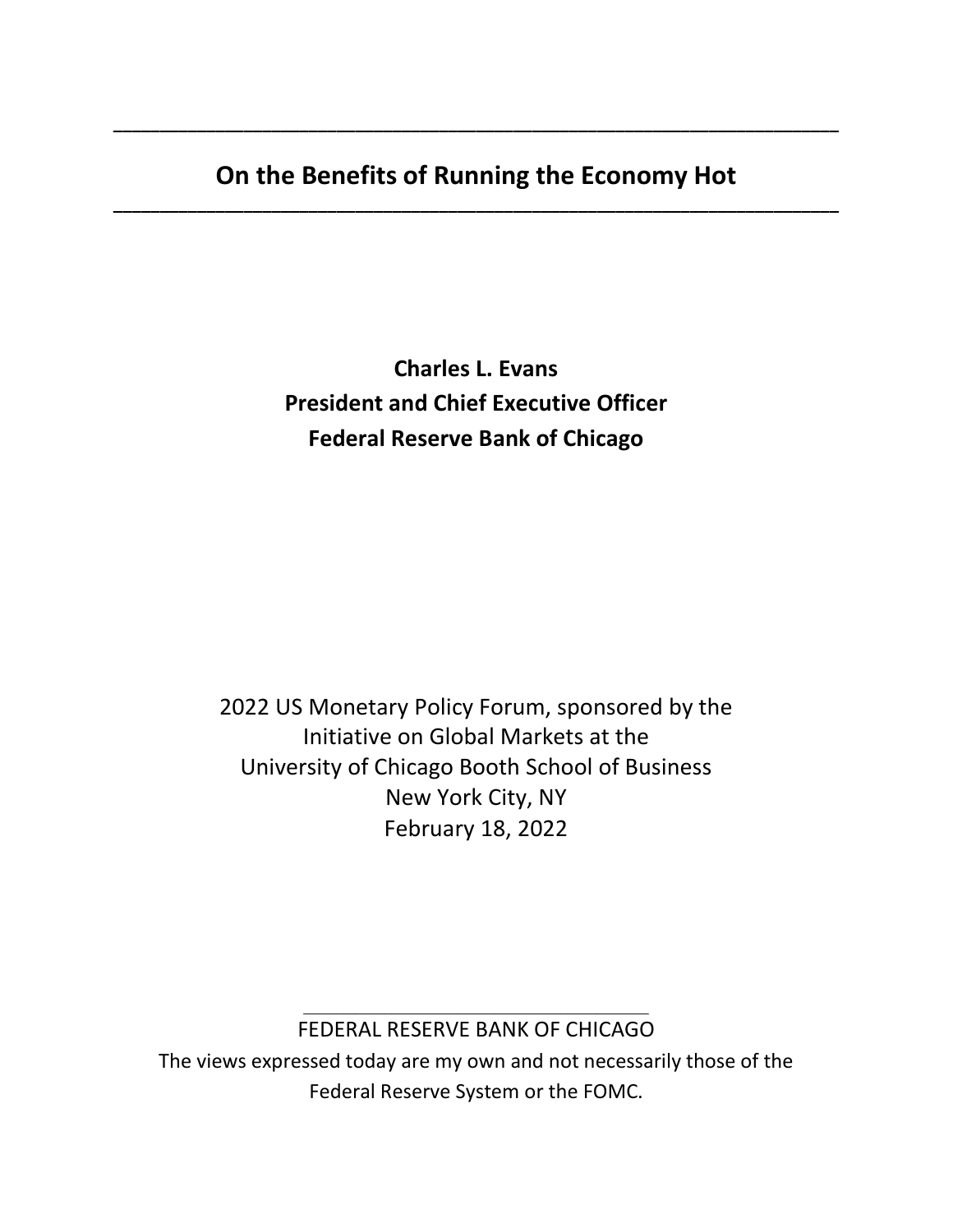# **On the Benefits of Running the Economy Hot**

Charles L. Evans President and Chief Executive Officer Federal Reserve Bank of Chicago

### **Introduction**

Before I begin my remarks, let me remind you that the views I will express today are my own and not necessarily those of the Federal Open Market Committee (FOMC) or the Federal Reserve System.

This paper raises three important questions facing policymakers today: 1) What is the extent of current labor market vitality, and how important is that? 2) How should financial stability issues be considered? And 3) what is the outlook for inflation control today?<sup>[1](#page-1-0)</sup> A hallmark of the Monetary Policy Forum is that the conference paper written by academic and Wall Street economists inevitably raises a number of probing questions for Fed policymakers like Governor Waller and me to discuss. To honor this tradition, I will focus on the broader policy issues raised in the paper and try to avoid ticking off areas of agreement or technical concerns. That's better left for the Money and Banking workshop in Chicago.<sup>[2](#page-1-1)</sup> Well, ok, I suppose you rarely hear areas of agreement in the workshop, but you know what I mean.

<span id="page-1-0"></span><sup>&</sup>lt;sup>1</sup> Carpenter et al. (2022).

<span id="page-1-1"></span><sup>&</sup>lt;sup>2</sup> Further details about the Money and Banking workshop that is organized jointly by the University of Chicago's Kenneth C. Griffin Department of Economics and Booth School of Business are available online, https://economics.uchicago.edu/content/money-and-banking-workshop.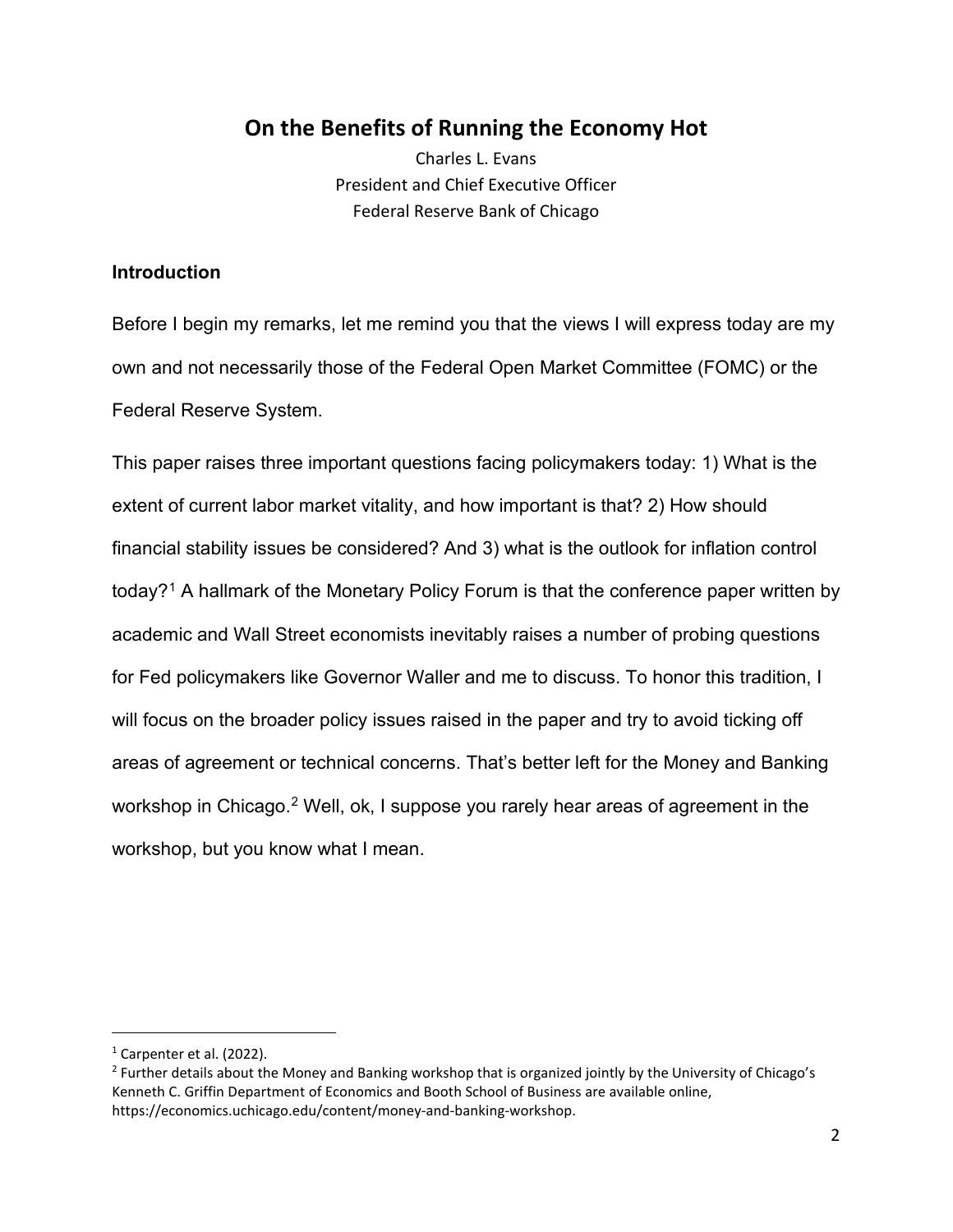#### **Macroprudential tools to manage financial stability risks**

It is an understatement to say that our current situation is complex: two years of Covid-19 distress; global supply chains in disarray; strong fiscal, monetary, and financial support; and  $7-1/2$  percent annual CPI inflation in the U.S. $3$  As we discuss the implications of these factors for monetary policy, I feel the need for a quick public service announcement: Monetary policy is at its foundation a single tool capable of addressing a single objective. Asset purchases and forward guidance are different implementations of this tool, not independent instruments. Still, as a Fed policymaker, I enthusiastically embrace our dual mandate for maximum employment and price stability. The correlation structure of the economy means that usually there is no policy conflict in achieving both objectives. When a conflict does arise, we may face some difficult trade-offs, but these have been long-studied and the decision-making is manageable.

But monetary policy is not the only game in town. Fiscal and regulatory policies will be crucial complementary tools in many cases—such as when aggregate demand is far too weak or financial excesses loom large. Importantly, these situations are more likely to arise in a low r<sup>\*</sup> environment<sup>[4](#page-2-1)</sup>—when the proximity of the effective lower bound (ELB) reduces monetary policy capacity and investors' views about potential returns may be at odds with the economy's fundamentally lower average rate of return. On the former, the CARES Act and other fiscal measures provided strong support to the economy during this horrifying pandemic. The recovery we've seen could not have been achieved by

<span id="page-2-0"></span><sup>&</sup>lt;sup>3</sup> CPI stands for the Consumer Price Index from the U.S. Bureau of Labor Statistics.

<span id="page-2-1"></span><sup>4</sup> The equilibrium (or natural) real interest rate, or the rate consistent with full employment of the economy's productive resources, is often referred to as real *r*\*.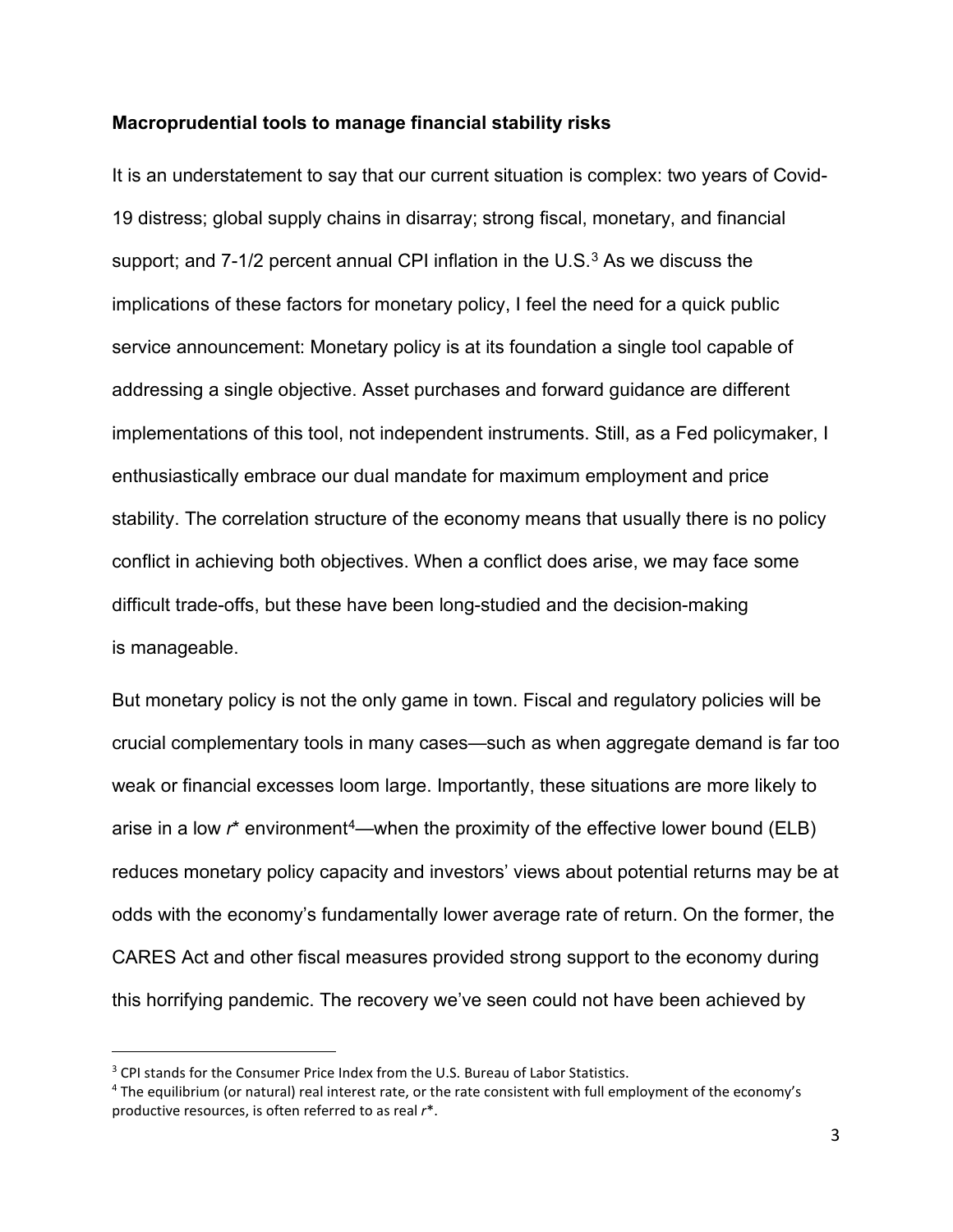monetary policy alone. On the latter, I have spoken about the roles of monetary and regulatory policy in addressing financial instability risks a good bit over the years since the Great Financial Crisis. [5](#page-3-0)

My view is that as long as the U.S. and global economies are in a low *r*\* world, nominal interest rates will remain low and we will experience episodes close to or at the ELB. Unless the FOMC is to jettison our responsibility to promote maximum employment and price stability, the financial stability burden should be primarily on financial regulators. Our dual mandate objectives are challenging enough without taking on a third financial stability mandate, all with a single interest rate tool. We instead need more macroprudential tools and appropriately vigilant supervisory oversight to address these concerns. Many prescriptions may seem unpalatable, such as Admati and Hellwig's recommendation for at least 20 percent capital at banks. [6](#page-3-1) But I mention this example because the magnitude emphasizes that important unaddressed financial instability risks in the system could have serious consequences for tens of millions of households.

#### **Current inflation situation is not typical**

Before I turn specifically to the topic of "running the economy hot," let me offer a little different perspective on the history of monetary policy "cooling off the economy." The Federal Reserve's low inflation credibility was fought for and attained in the Volcker and Greenspan eras. In order to reduce inflationary pressures, restrictive monetary policies repeatedly led to employment losses and recessions.

<span id="page-3-0"></span><sup>5</sup> See, for example, Evans (2013).

<span id="page-3-1"></span><sup>6</sup> Admati and Hellwig (2013).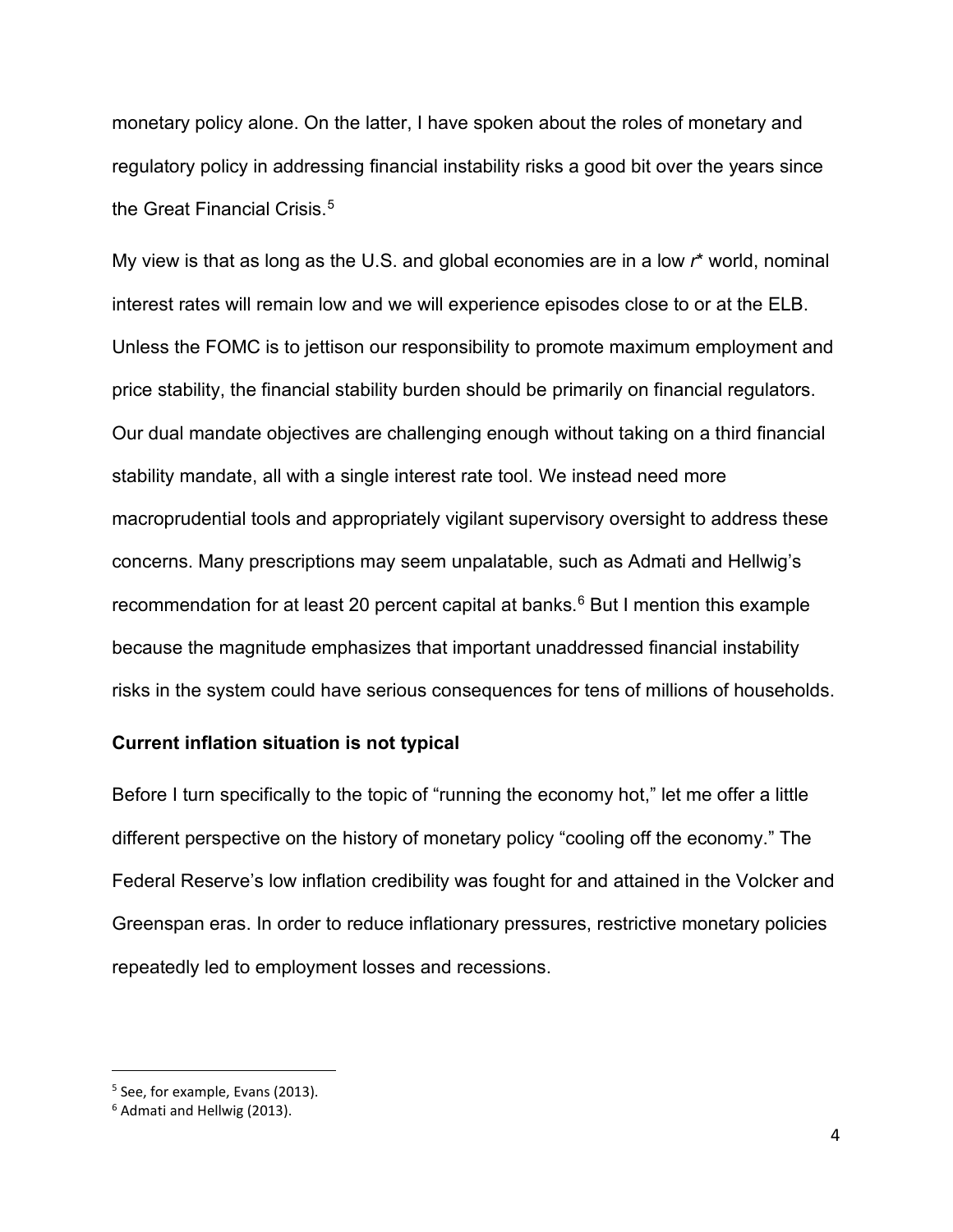Why was so much restriction necessary? During this time, underlying inflation was well above the Fed's (then implicit) objective, and periodically cyclical inflation also rose higher still. Monetary policy needed to counter both of these factors that pushed inflation well above target. This two-fisted restrictiveness led to recessions and high unemployment—sometimes intentionally and sometimes because the already moderating economy was subsequently hit by unexpected shocks. So, historically, the other side of "how hot should the economy run?" is the recognition that labor market vibrancy has been sacrificed at times by more restrictive monetary policies in the name of curbing excess inflation or even an inflation scare, with higher inflation never showing up.

What about now? Our present monetary policy setting is wrong-footed against the current, sharp increase in inflation. That is for sure. But the sources of these large relative price increases may be different from more typical cyclical inflation episodes. Furthermore, by my reading, underlying inflation appears to still be well anchored at levels consistent with the Fed's average 2 percent objective, and so—unlike in the Volker and Greenspan eras—no extra monetary restraint is needed to bring trend inflation down. So I see our current policy situation as likely requiring less ultimate financial restrictiveness compared with past episodes and posing a smaller risk to the employment mandate than many times in the past.

That said, I recognize there is not a clean orthogonal decomposition between cyclical and underlying inflation, and we need to monitor developments carefully to make sure the current spike in inflation does not bleed over into an unwelcome increase in the underlying trend. If it does, more restrictive policy will be needed.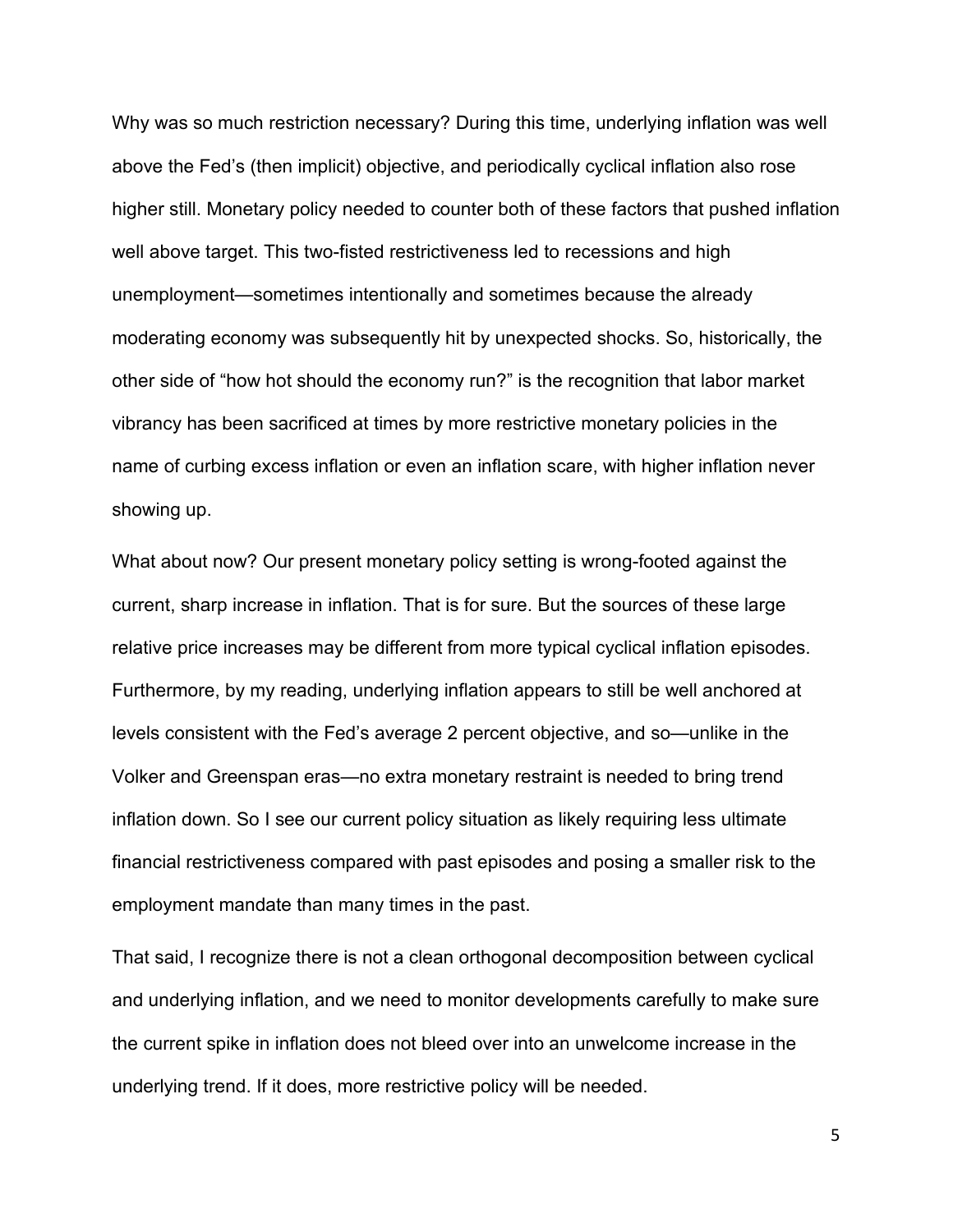#### **Inclusivity and the benefits of running the economy hot**

Now, more directly, what about the question of "how hot should the economy run," and how does it relate to our maximum and inclusive employment mandate? In a low *r*\* environment that is devoid of Covid-19-induced disruptions, we would most likely find ourselves in the position of battling the downward-bias to inflation caused by the proximity of the ELB. As a monetary policymaker, I would cheer continued vibrancy for all segments of the labor market and hold off on potentially unnecessary policy restrictiveness until inflation began rising to levels that were incompatible with average 2 percent PCE inflation over time.<sup>[7](#page-5-0)</sup>

Indeed, as you can see from this chart, we have been fighting this low inflation battle for nearly my entire tenure as Chicago Fed President. Even with the recent spike, the price level today is still 2-3/4 percent below a 2 percent trend line starting at 2007, when I got the job. It's about 1-1/2 percent below a 2 percent trend line starting from 2012, when we formally adopted the 2 percent target. And this gap actually increased some during the "hot period" identified in the conference paper and shaded red on this chart.

<span id="page-5-0"></span> $7$  For price stability, the FOMC seeks inflation that averages 2 percent over time, as measured by the Price Index for Personal Consumption Expenditures (PCE) from the U.S. Bureau of Economic Analysis.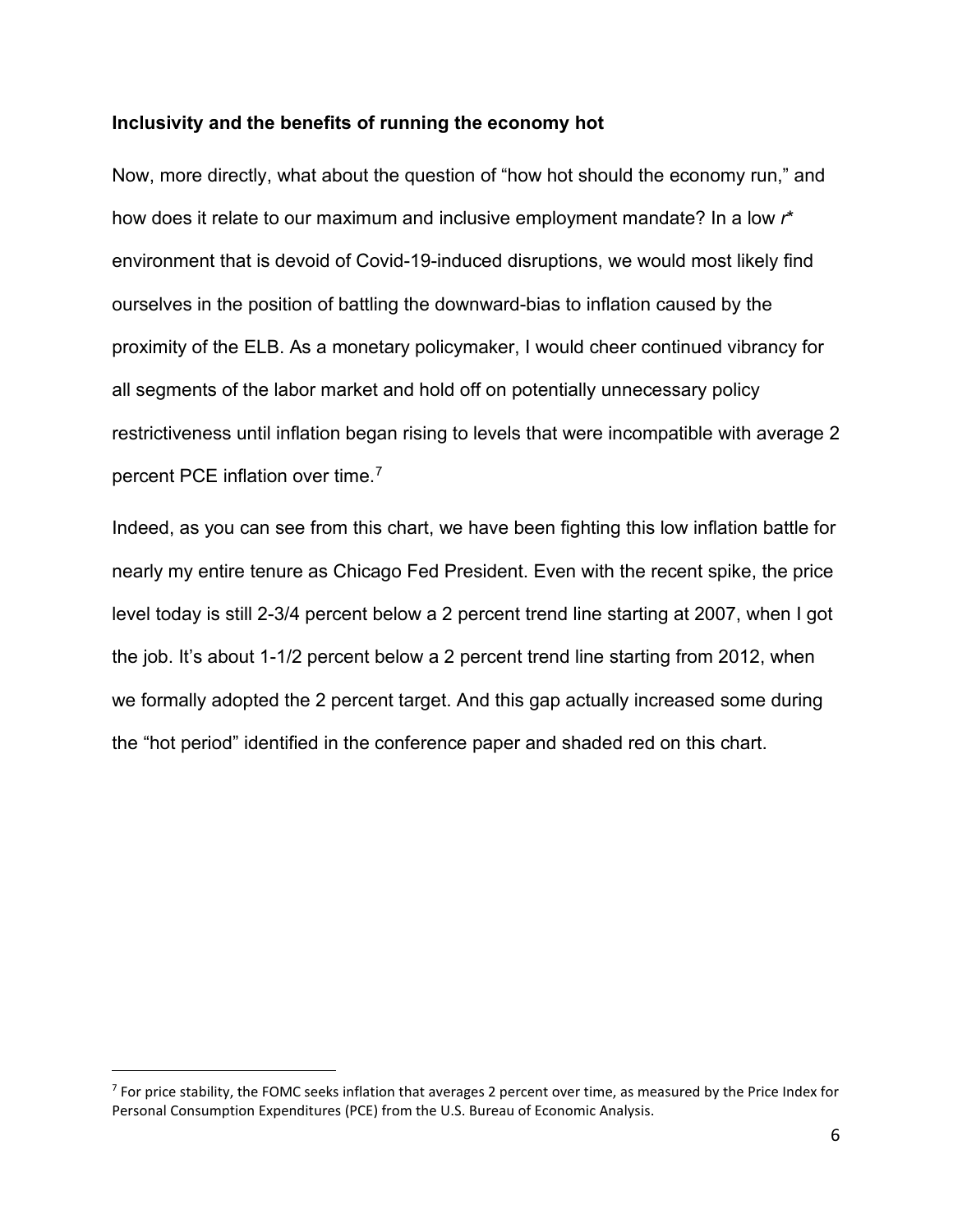# Inflation during Evans's tenure as Chicago Fed president



Source: Bureau of Economic Analysis via Haver Analytics; Chicago Fed staff calculations; Carpenter et al. (2022).

We don't know what is on the other side of the current inflation spike, but if a low *r*\* world reemerges, we may once again be looking at a situation where there is nothing to fear from running the economy hot. And there are important benefits of doing so. As shown in the conference paper, a hot economy has provided added improvements in unemployment for groups that generally experience worse labor market outcomes. Now the paper does not identify similar improvements in labor force participation gaps. But there are significant long-term trends in the labor force participation rate that need to be accounted for. It's also well documented that the cycle in participation lags considerably that of unemployment. So, the paper's methodology, which is tightly tied to contemporaneous unemployment rate gaps, may not pick up relatively better labor force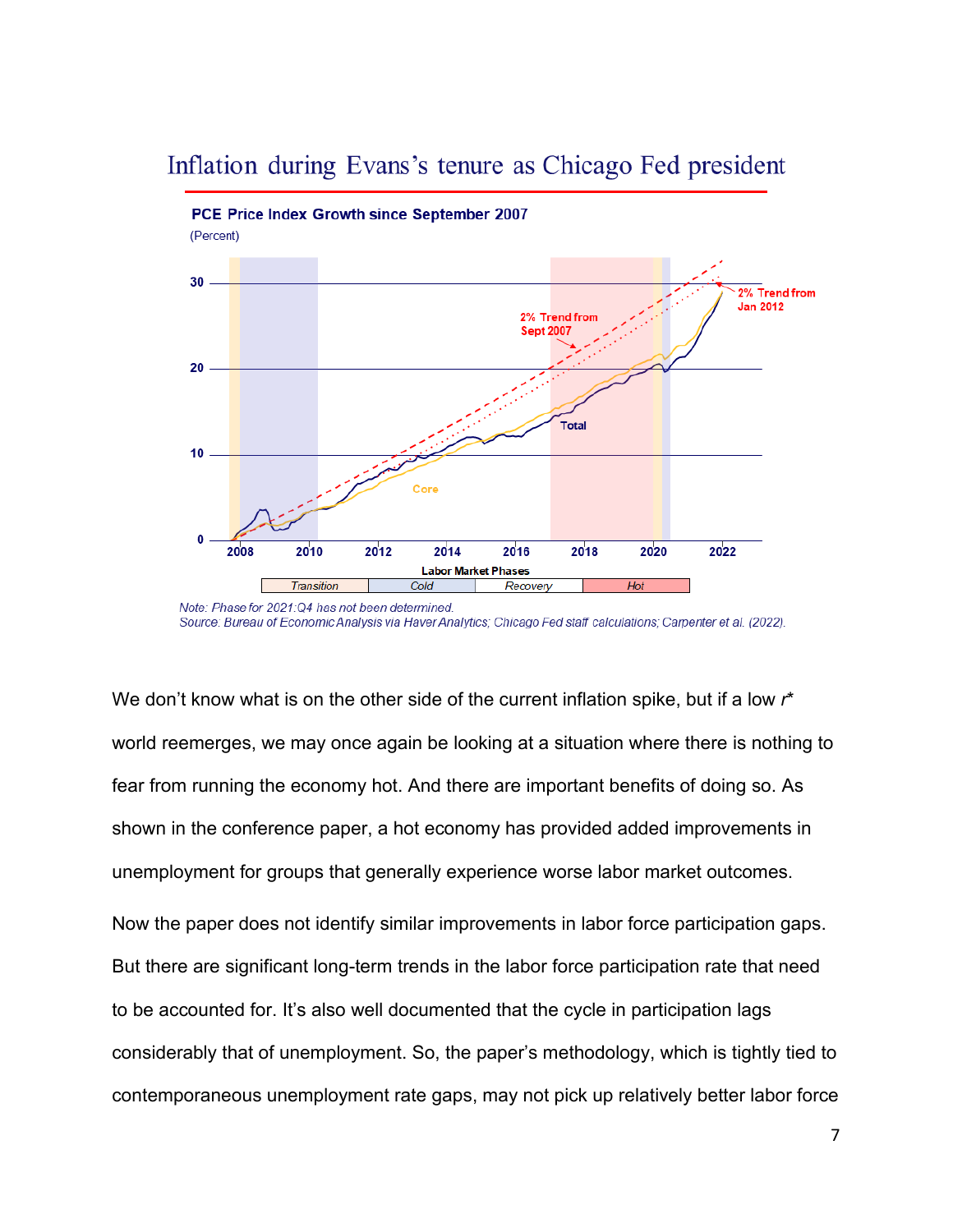participation outcomes for disadvantaged groups. It seems natural that lower unemployment should eventually translate into higher participation. For instance, Hobijn and Şahin (2021) emphasize that people leave the labor force at much greater rates when they are unemployed than when they have a job, so lower unemployment rates would contribute to keeping people in the labor force.

I also believe greater inclusion should take account of different parts of the income distribution, given its increasing skewness over the past 20 years. Mean household income is \$97,000; median household income is \$67,000. Income skewness means that focusing on *average* income pushes focus to the 65th percentile, away from the 50th percentile. And if the 65th is an interesting object, why not also 35th percentile income developments?

Who bears the greatest costs from unnecessary restrictiveness or benefits more from strong and long growth? We should understand better the implications of restrictive policies in an economy with highly skewed income distributions. We can debate the merits of running the economy hot and the risks, sure. But I think we have a good deal of room to promote vibrant labor market outcomes for all up until the point we are more confident that inflation risks are incompatible with price stability.

#### **A policy adjustment is in order**

This brings me to our current high inflation situation. Despite all the typical Evans dovishness I've just expounded, I agree the current stance of monetary policy is wrongfooted and needs substantial adjustment.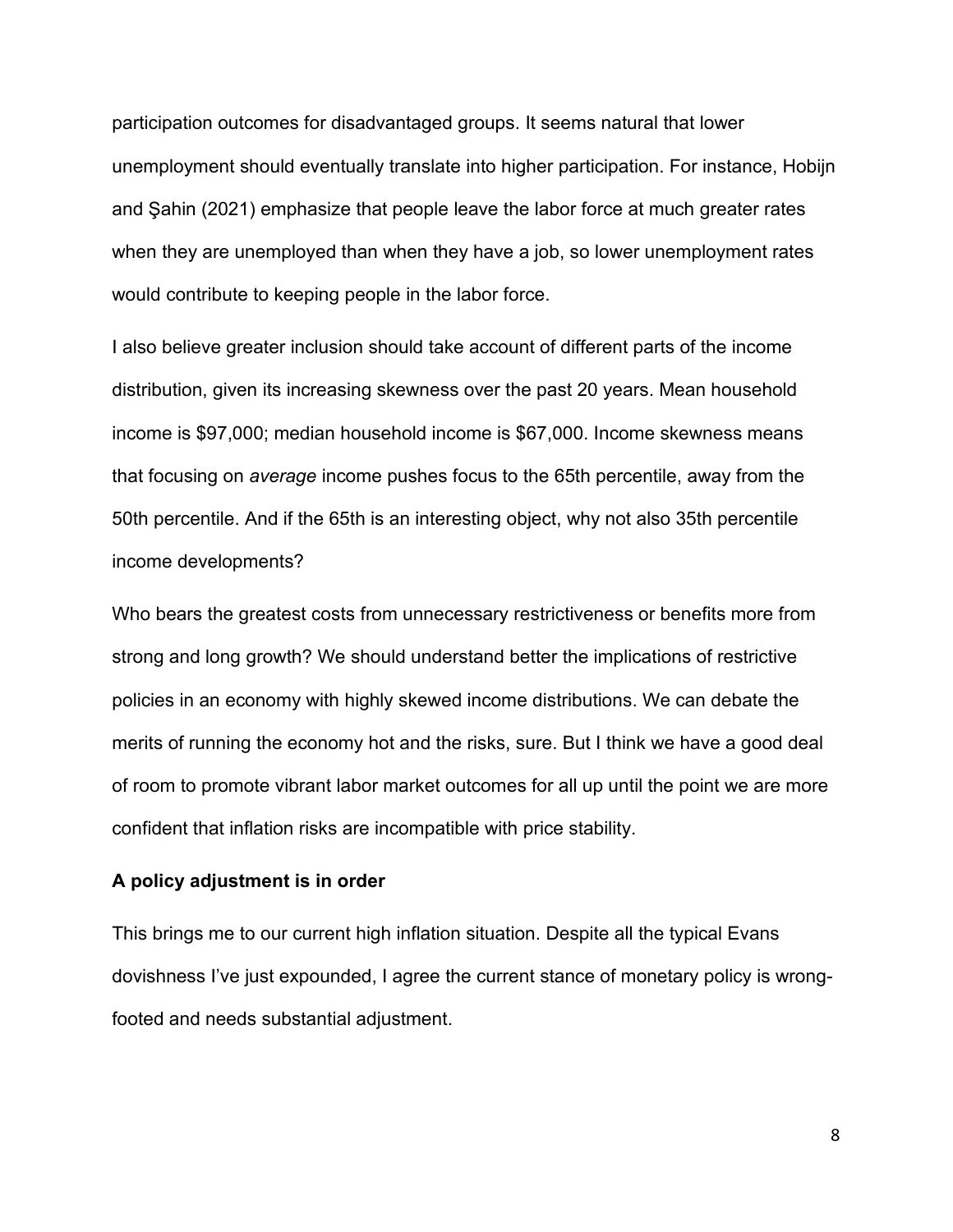Let's go back to last spring, when prices first began to rise sharply. The April 2021 FOMC statement described the higher inflation then as coming from transitory factors.<sup>[8](#page-8-0)</sup> For me, this assessment hinged on the fact that the dramatic surge was accounted for by shockingly fast, large increases in prices for a limited number of items (used cars, gasoline, appliances, hotel accommodations, etc.).

These swift relative price increases didn't look monetary in nature. The inflation path certainly didn't follow the hallmark characteristics of the Friedman–Phelps narrative or many other models in which monetary accommodation slowly generates inflation: This encompasses inflation paths generated by movements along the Phillips curve (including a possible steeper one),  $9$  excessive money growth, or even an erosion of Fed credibility.

Instead, the spike in prices looks more like a volatility shock of the kind in the models of Stock–Watson and Cogley–Sargent. Those statistical models don't come with economic labels for these shocks, but economic factors that could fall into this category can include the following: an abrupt increase in demand for goods to replace lost consumption of in-person services; an unusually large and swift fiscal response quickly fueling stronger demand for goods; and a sharp collapse of just-in-time supply chains under the weight of this outsized flow of goods.

But by the fall of 2021, with continued stress from the Delta variant and dysfunctional supply chains, these price increases had proven more persistent and become more

<span id="page-8-0"></span><sup>8</sup> Federal Open Market Committee (2021).

<span id="page-8-1"></span><sup>&</sup>lt;sup>9</sup> The Phillips curve is a statistical relationship that describes a negative correlation between inflation and unemployment—that is, lower unemployment is associated with higher price and wage inflation. It is often drawn as a negatively sloped curve that has a measure of labor market tightness, such as the unemployment rate, on the horizontal axis and a measure of wage or price inflation on the vertical axis. See Phillips (1958).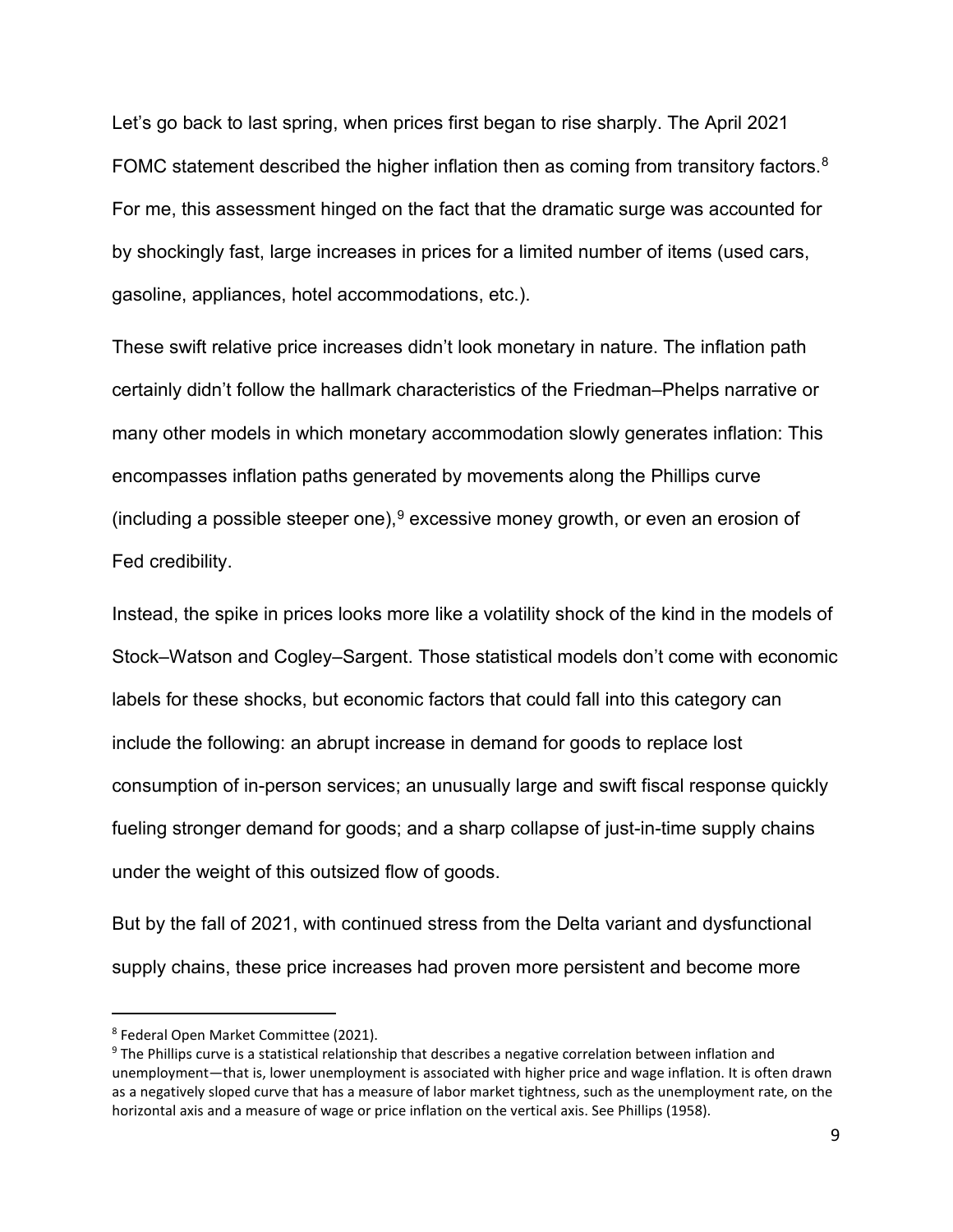widespread than I had expected. Furthermore, labor-market pressures had intensified as labor supply did not bounce back as quickly as expected.

Clearly, it is another understatement to say that inflation has greatly exceeded the moderate persistent overshooting of 2 percent the Committee sought earlier and that a policy adjustment is in order. But how big will it need to be?

#### **An uncertain inflation outlook**

The conference paper addresses the likelihood of scenarios with greater and broader persistence in inflation. The paper uses the lens of the three-equation linearized New Keynesian model to describe current risks of experiencing persistently higher inflation particularly those emanating from the deanchoring of inflation expectations. As I noted earlier, to date longer-run inflation expectations have remained contained. I am well aware of the risk that these might move higher, however.

Of course, there are other models to analyze. Our Chicago Fed dynamic stochastic general equilibrium (DSGE) model offers some insights into how to interpret the shocks emanating from semiconductor supply shortages, durable goods production straining logistics and transportation, and other factors. The model infers quarterly structural shocks from its history of forecast errors for real activity and inflation.

Currently, the data infer a configuration of shocks that portends declining inflation pressures through this year. This is because the model attributes most of the past year's inflation to relatively shorter-lived markup shocks—and little to more persistent technology disruptions. Recall this shock identification reflects the model's attempt to capture the full range of co-movements observed for output, consumption, investment,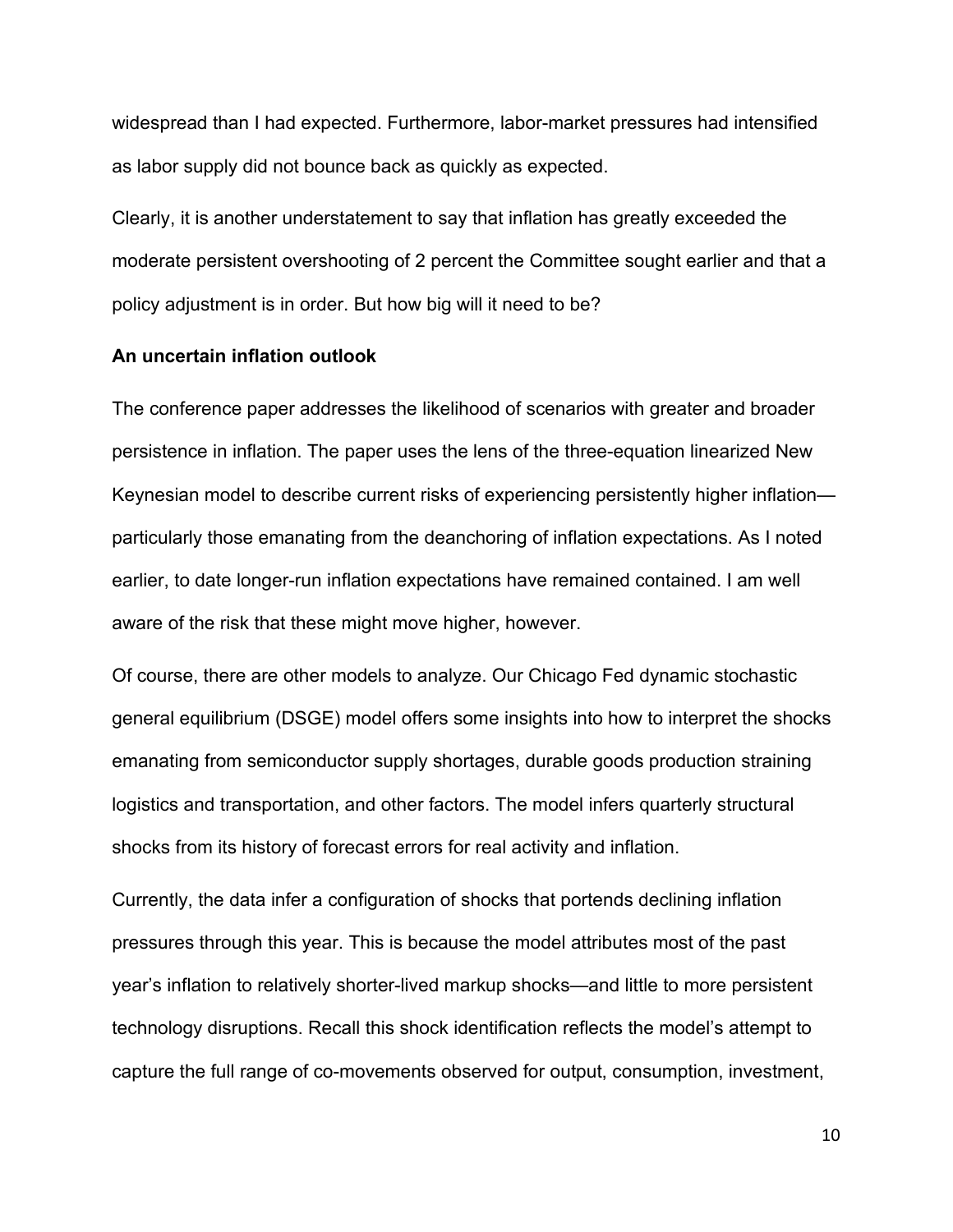labor hours, and inflation. If the data roll-in in a way that is better explained by more persistent shocks in technology, then these would also generate more persistent high inflation pressures and lend support for a stronger policy response.

I find this additional source of information about inflation persistence to be a good discipline against scary guesses that the world is about to end. As we move through the year, we should gain more evidence on the sources of persistence and the sources of improvement in the inflation outlook. At the moment, to me it still appears that inflation is due more to real-side factors, which relative price signals should eventually correct, than to persistent nominal monetary phenomena. But how this plays out will be key for my monetary policy decision-making over the year. "Careful monitoring" will continue to be the watchwords.

#### **Conclusion**

So, to conclude, how should one come down on the question of whether running the economy hot is foolish—or when does it become foolish? Of course, the answer is it depends. It depends on how strong the relationship between growth and inflation is today, the dynamics of inflation expectations, the level of *r*\*, and the associated proximity of the ELB. Or, if you don't believe in Phillips curves, the question is largely moot because you aren't going to worry about high employment generating inflation. With regard to the policy situation today, I still see current inflation as largely being driven by unusual supply-side developments related to the Covid-19 shock. But inflation pressures clearly have widened in the broader economy to a degree that requires a substantial repositioning of monetary policy. What that repositioning ultimately will look like will depend a good deal on the same factors that enter the running-hot calculus.